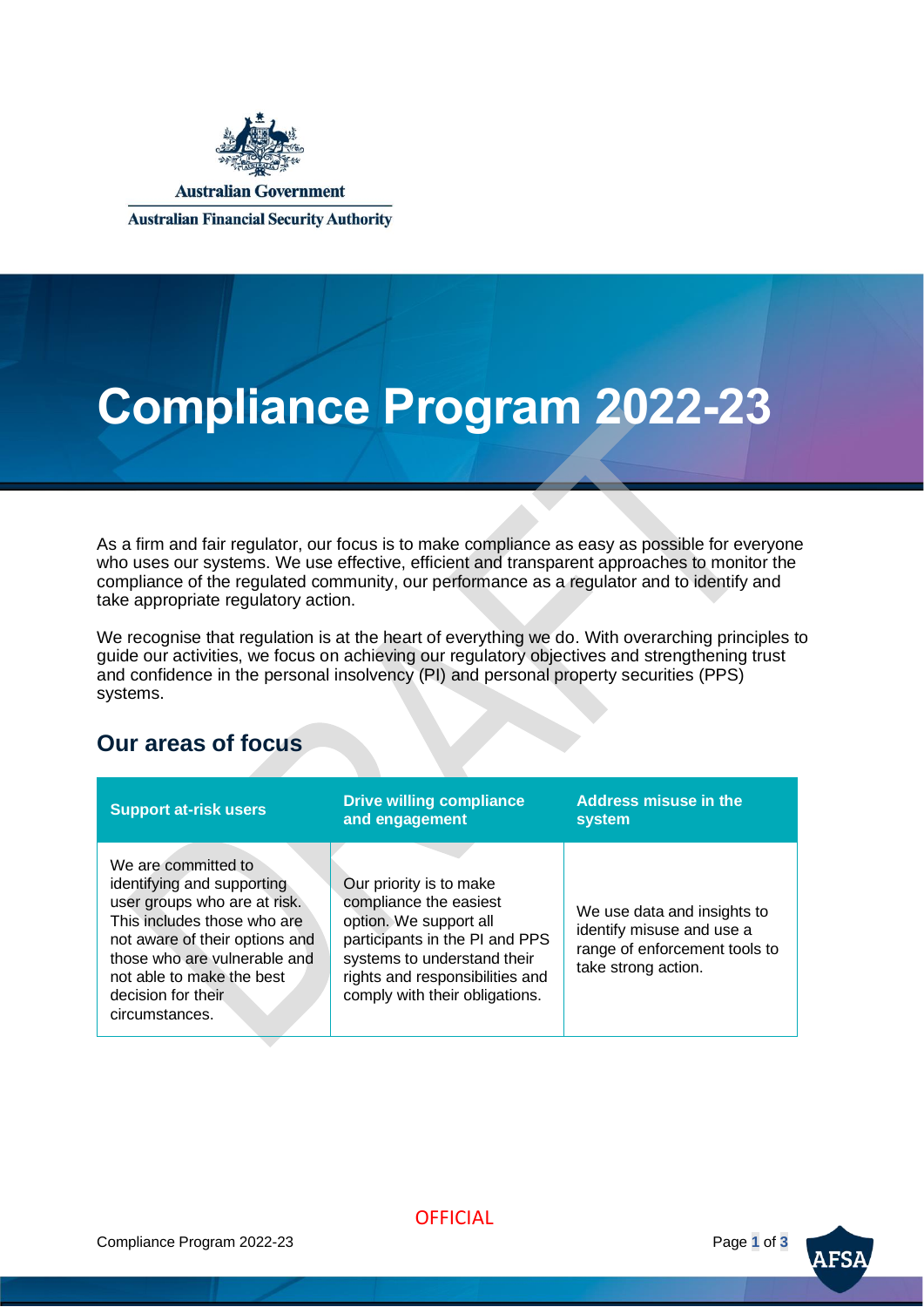## **Principles that underpin how we work**

| <b>Support at-risk users</b>                                                                       | <b>Drive willing compliance</b><br>and engagement                                                    | <b>Address misuse in the</b><br>system              |
|----------------------------------------------------------------------------------------------------|------------------------------------------------------------------------------------------------------|-----------------------------------------------------|
| AFSA's Vulnerability<br>Framework is the foundation<br>for our actions                             | Place users at the centre of<br>service design to make<br>compliance the first and<br>easiest option | Use data and intelligence to<br>identify misconduct |
| We understand the barriers<br>to engagement and develop<br>tailored solutions<br>to maximise reach | Use behavioural insights and<br>data to improve user<br>experiences and compliance                   | Take strong action against<br>deliberate misuse     |

## **Activities to achieve our areas of focus**

| <b>Support at-risk users</b>                                                                           | <b>Drive willing compliance</b><br>and engagement                                                                                                                                                                      | <b>Address misuse in the</b><br>system                                                                                                                                                        |
|--------------------------------------------------------------------------------------------------------|------------------------------------------------------------------------------------------------------------------------------------------------------------------------------------------------------------------------|-----------------------------------------------------------------------------------------------------------------------------------------------------------------------------------------------|
| Identify at-risk groups and<br>develop targeted<br>engagement plans                                    | The credit system:<br>understand system-wide<br>issues, implement<br>appropriate safeguards and<br>provide advice to ensure<br>confidence                                                                              | Improve service design to<br>reduce the capacity for<br>system misuse (intended and<br>unintended)                                                                                            |
| Review, develop and improve<br>information and guidance for<br>at-risk groups                          | Publish benchmarks and<br>recognise industry best<br>practice                                                                                                                                                          | Disrupt untrustworthy<br>advisors                                                                                                                                                             |
| Review services for suitability<br>and appropriate use, starting<br>with insolvency debt<br>agreements | Continue awareness-raising<br>on the importance of security<br>of information, including<br>cybersecurity                                                                                                              | Continue to target<br>practitioners that:<br>have unexplained<br>administration delays<br>disclose unnecessary<br>$\bullet$<br>remuneration<br>demonstrate misleading<br>$\bullet$<br>conduct |
| Prioritise and support the<br>delivery of the Vulnerability<br>Framework                               | Deep dive into the following<br>areas to understand and<br>improve compliance issues:<br><b>Bankruptcy Forms</b><br>$\bullet$<br>Objections to discharge<br>$\bullet$<br><b>PPSR</b> registrations<br>Use of NPII data | Proactively target Official<br>Trustee administered estates<br>where assets and income<br>may have been concealed or<br>disposed.                                                             |